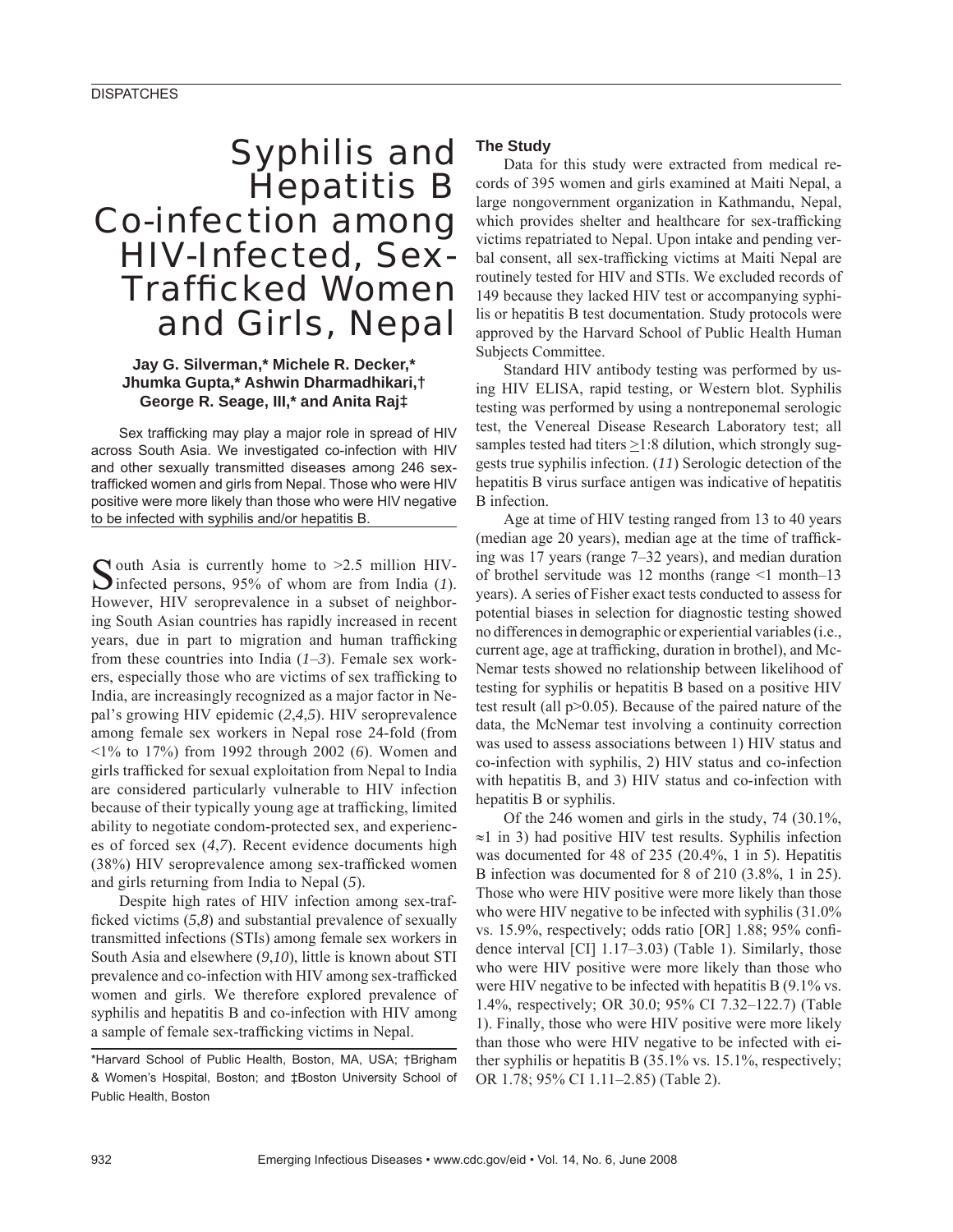| Syphilis ( $n = 235$ )<br>HIV status, no. $(\%)^*$ |            | Syphilis positive,<br>$no. (%)+$ | Syphilis negative,<br>$no. (%)+$ | McNemar test<br>statistic | OR (95% CI) <sup>+</sup> |
|----------------------------------------------------|------------|----------------------------------|----------------------------------|---------------------------|--------------------------|
| HIV positive                                       | 71 (30.2)  |                                  | 49 (69.0)                        | 6.45, p<0.05              | $1.88(1.17 - 3.03)$      |
| HIV negative<br>164 (69.8)                         |            | 26 (15.9)                        | 138 (84.1)                       |                           | Referent                 |
| Total                                              | 235        | 48 (20.4) \$                     | 187(79.6)§                       |                           |                          |
|                                                    |            | Hepatitis B positive.            | Hepatitis B negative,            |                           |                          |
| Hepatitis B $(n = 210)$                            |            | $no. (%)+$                       | $no. (%)+$                       |                           |                          |
| HIV positive                                       | 66 (31.4)  | 6(9.1)                           | 60 (90.9)                        | 52.4, p<0.0001            | 30.0 (7.32-122.73)       |
| HIV negative                                       | 144 (68.6) | 2(1.4)                           | 142 (98.6)                       |                           | Referent                 |
| Total                                              | 210        | $8(3.8)$ ‡                       | 202(96.1)                        |                           |                          |
| *Percentages based on HIV serostatus               |            |                                  |                                  |                           |                          |

Table 1. Prevalence and likelihood of infection with syphilis or hepatitis B, by HIV serostatus, among sex-trafficked women and girls, **Nepal** 

\*Percentages based on HIV serostatus.

†OR, odds ratio, CI, confidence interval. ‡Percentages based on total sample tested for HIV and syphilis or hepatitis B.

#### **Conclusions**

Our findings demonstrate that HIV-infected sextrafficking victims are more likely to be infected with other STIs, specifically syphilis and hepatitis B, than those not infected with HIV. Current evidence of HIV and STI co-infection implies a need to strengthen clinical practice among providers caring for persons at risk for HIV or other STIs, particularly high-risk populations such as those trafficked for sexual exploitation or otherwise exposed to commercial sex work. Our findings strongly indicate the need for syphilis and hepatitis B screening for HIV-infected persons and HIV screening for syphilis- and hepatitis B-infected persons. Clinical expertise alone may be insufficient to guide treatment decisions in the presence of undetected co-infection (*12*,*13*), resulting in missed case detection, incomplete or partial treatment, and suboptimal clinical follow-up.

Appropriate diagnosis of co-infection by comprehensive STI and HIV screening is also important for averting potential development of pathogen drug resistance, a disastrous scenario in a region that is already coping with high rates of syphilis, hepatitis B, and HIV infection. From a clinical perspective, accurate diagnosis of syphilis, hepatitis B, and HIV, alone or in combination, is critical for informed selection of medications to be used in combinations or regimens that reduce the likelihood of inciting drug resistance for the other pathogens. Furthermore, success of STI treatment depends not only on the potency of the antiviral medication but also on the patient's immunocompetence (*14*). A decision about when to modify a potentially

failing or failed STI treatment regimen may thus be better informed by knowledge of HIV status.

Current data highlight prior calls for secondary prevention efforts (i.e., prevention of subsequent transmission) for this population because migration and repatriation of such women and girls has been described as a major factor in the spread of HIV and STIs across South Asia (*4*). Evidence from the World Health Organization shows that effective treatment of a variety of STIs can reduce HIV transmission rates because many STIs are increasing the risk for HIV acquisition (*15*). Therefore, treatment of prevailing STIs at the time of repatriation could potentially lessen risk for future HIV acquisition and reduce subsequent transmission to sex partners. The ability to properly treat and reduce the propagation of STIs represents an avenue by which to improve the health of the individual patients as well as potentially reduce rates of HIV in the region.

Finally, these data underscore the need for efforts by both government and nongovernment organizations to expand support for appropriate healthcare services to sextrafficked women and girls and to develop comprehensive screening guidelines and treatment programs. Currently, most of the few nongovernment organizations serving this vulnerable population are unable to provide the quality of care indicated by our findings. Such improvements are urgently needed to help reduce the alarmingly high rates of HIV and co-occurring STIs among victims of sex trafficking and to curb the spread of these co-occurring epidemics throughout the region.

| Table 2. Prevalence and likelihood of co-infection with syphilis or hepatitis B based on HIV serostatus (n = 246), among sex-trafficked |  |
|-----------------------------------------------------------------------------------------------------------------------------------------|--|
| women and girls, Nepal                                                                                                                  |  |

| HIV status | HIV status,<br>no. (%) | Syphilis and/or hepatitis B<br>positive, no. $(\%)^*$ | Syphilis and hepatitis B<br>negative, no. $(\%)^*$ | McNemar test<br>statistic | OR. 95% CI <sup>+</sup> |
|------------|------------------------|-------------------------------------------------------|----------------------------------------------------|---------------------------|-------------------------|
| Positive   | 74 (30.1)              | 26(35.1)                                              | 48 (64.9)                                          | 5.33, p<0.05              | $1.78(1.11 - 2.85)$     |
| Negative   | 172 (69.9)             | 27(15.7)                                              | 145 (84.3)                                         |                           | Referent                |
| Total      | 246                    | 53 (21.5)‡                                            | 193 (78.5)‡                                        |                           |                         |

\*Percentages based on HIV serostatus.

†OR, odds ratio, CI, confidence interval.

‡Percentages based on total sample tested for HIV, syphilis, or hepatitis B.